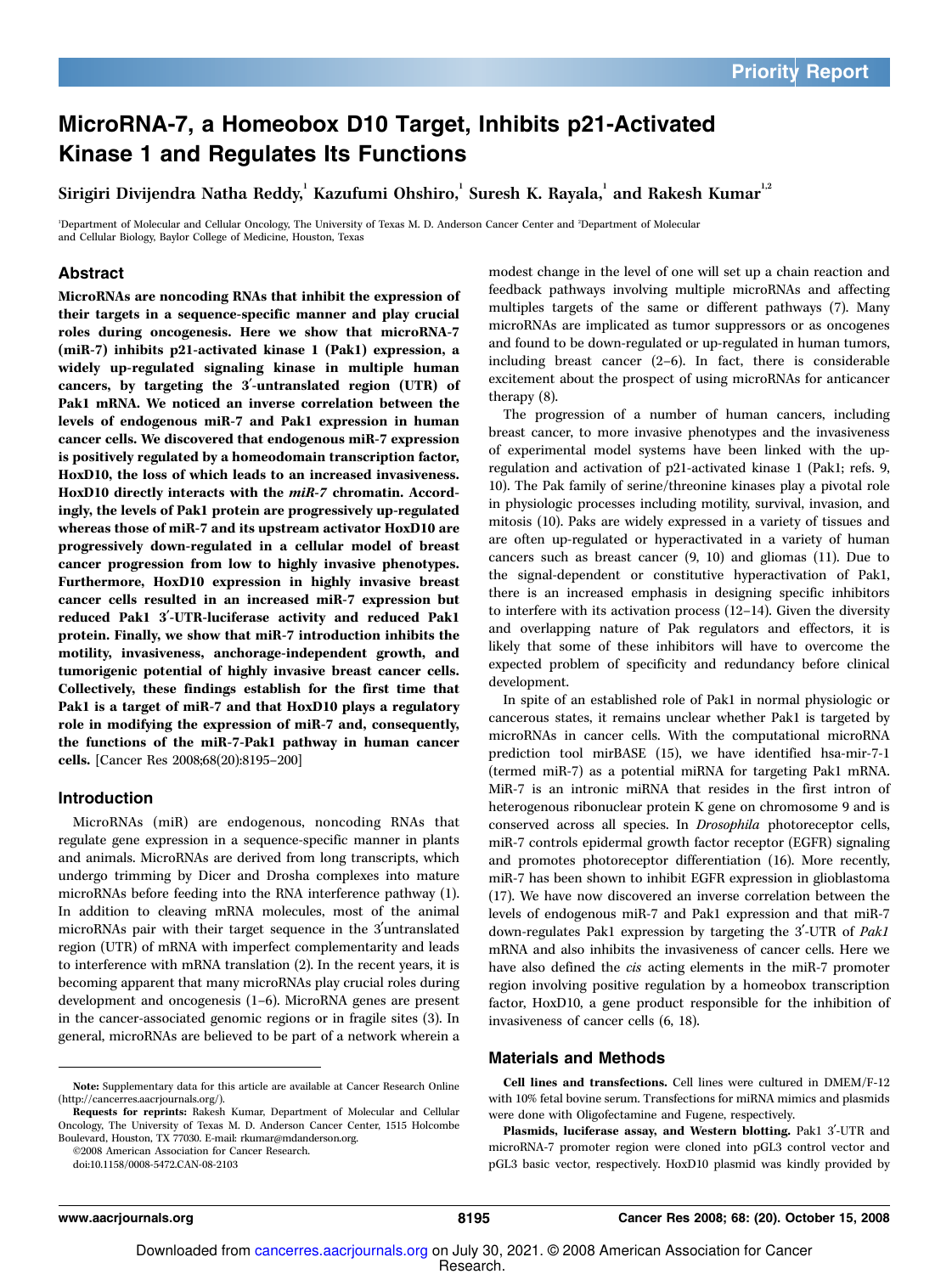Dr. Nancy Boudreau (University of California, San Francisco, San Francisco, CA). Luciferase assays and Western blotting were done as described in ref. 11.

Quantitative PCR of microRNAs. RNA was isolated with mirVana miRNA kit. For quantitative analysis of miRNAs, two-step TaqMan real-time PCR was done with reagents from Applied Biosystems.

Migration, soft-agar, xenograft, and confocal studies. Migration, invasion, soft-agar, and confocal studies were done as described in ref. 19.

Chromatin immunoprecipitation was done with a kit from Upstate Biotechnology.

#### Results and Discussion

miR-7 targets the 3'-UTR of Pak1 and inhibits its expression. To search for microRNAs that might regulate the Pak1 expression, we screened the 3'-UTR region of human Pak1 mRNA against the public database for possible complementation of a minimum of 8 bp to the seed region of miRNAs (15). This exercise resulted in identification of miR-7 and miR-465 as candidate micro-RNAs for Pak1. MiR-7 is human miRNA (Fig. 1A) whereas miR-465 is of murine origin, and both were predicted to target Pak1 in multiple species (Supplementary Fig. S1A). To directly evaluate the effects of miR-7 and miR-465 on Pak1 expression, a number of human cancer cell lines were transfected with miR-7, miR-465, or negative control (designated miR-con) miRNA mimic, and Pak1 expression levels were determined by Western blotting. MiR-7 and miR-465 inhibited the levels of Pak1 protein but not Pak2, actin, or vinculin (Fig. 1B; Supplementary Fig. S1B). To show the direct targeting of the 3'-UTR region by the microRNAs, we next cloned the 3'-UTR region of Pak1, complementary to miR-7 or miR-465, into the pGL3 luciferase reporter (Pak1 3'-UTR-luc). We found that transfection of miR-7 or miR-465 along with the respective Pak1 3'-UTR-luc into



Figure 1. miRNA-7 inhibits Pak1 expression. A, sites of miRNA-7 seed matches in the Pak1 3'-UTR. B, Western blot of Pak1, Pak2, and actin in HeLa, ZR-75, and MDA-231 cells after 48 h of transfection with miR-7 or miR-con. C, normalized Pak1 3'-UTR-luc reporter activity in HeLa, ZR-75, and HEK-293 cells after 48 h of transfection of miR-7 or miR-con. Columns, mean of three experiments; bars, SD. D, Western blot for Pak1 expression and relative expression of miR-7 by quantitative PCR (q-PCR) in the indicated cell lines. Columns, three experiments; bars, SD.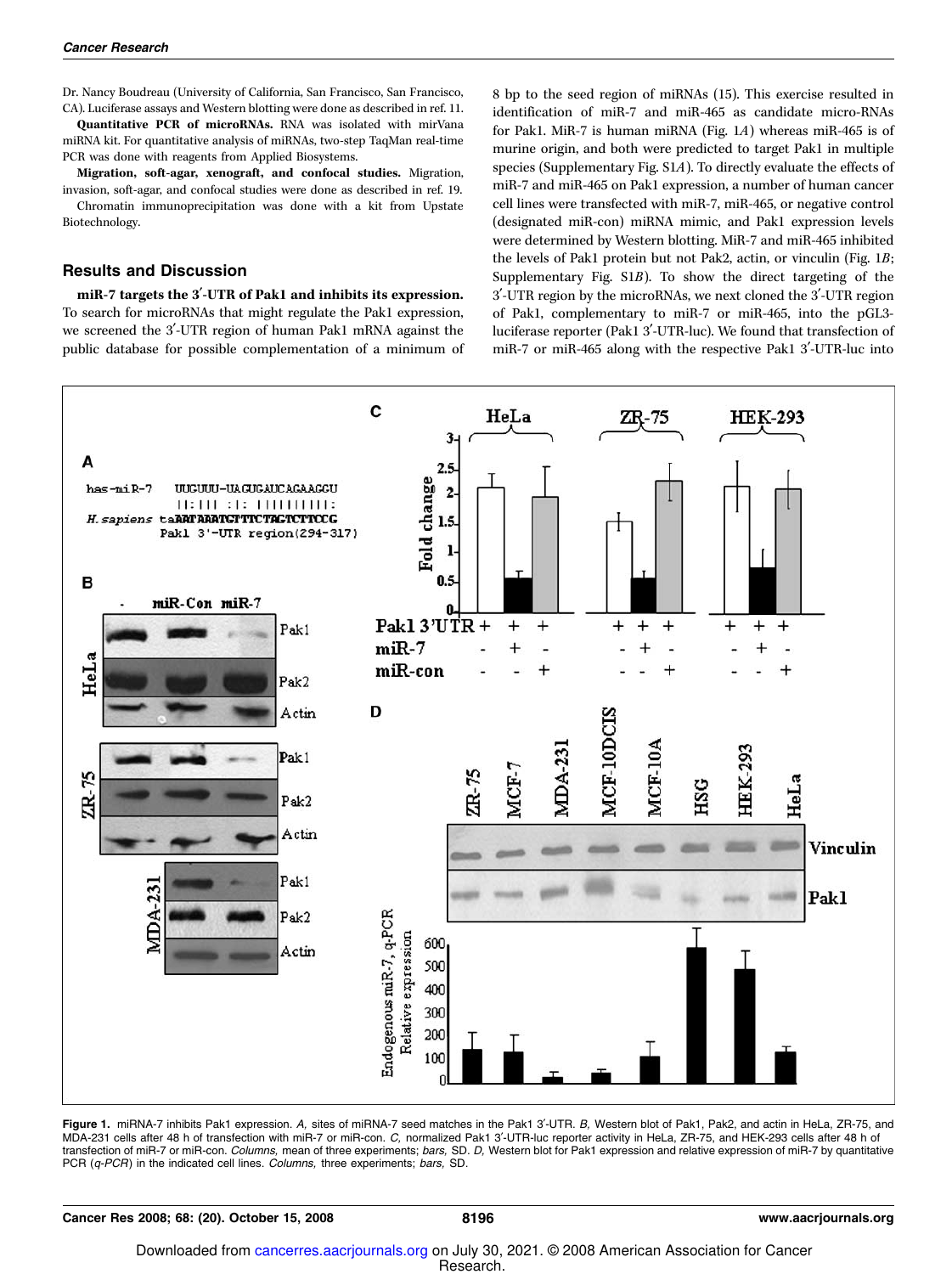Figure 2. HoxD10 regulation of the miR-7 promoter. A, schematic representation of miR-7 putative promoter with the binding sites for HoxD10. B, normalized pGL-miR-7-luc activity in HeLa cells. Columns, mean of three experiments; bars, SD. C, normalized pGL-miR-7-luc activity in the indicated cells transfected with HoxD10 or pCMV control vector. Columns, mean of three experiments; bars, SD. D, recruitment of Myc-HoxD10 into the miR-7 gene chromatin (240 bp;  $-1,139$  to  $-899$ ) by chromatin immunoprecipitation in HEK-293 and MCF10-AT cells.



various human cancer cell lines resulted in a significant inhibition of luc activity from the reporter, whereas there was no such inhibitory effect of the control miR-con (Fig. 1C; Supplementary Fig. S1C). These findings suggest that miR-7 or miR-465 directly targets the 3'-UTR of Pak1 and selectively inhibits Pak1 expression. To assess the relationship between the endogenous levels of Pak1 and its microRNAs, we next determined the levels of miR-7, as well as Pak1 protein, by quantitative PCR in a variety of exponentially growing cancer cell lines. In general, cells with increased levels of miR-7 contain reduced levels of Pak1 protein as compared with cells with low levels of miR-7 and high levels of Pak1 (Fig. 1D). Inspite of repeated attempts, we were unable to detect miR-465 in human cells (data not shown), presumably due to its restricted expression in murine systems. Therefore, we have studied the regulation of Pak1 expression and functions by miR-7 in the subsequent studies.

MiR-7 is directly regulated by the transcription factor HoxD10. To gain insights into the mechanisms by which miR-7 might be regulated in a physiologic setting, we analyzed the upstream 2-kb region of the putative miR-7 promoter for the presence of binding motifs for various transcription factors using the PROMO<sup>3</sup> search program. This analysis suggested that miR-7 resides within the first intron of heterogenous ribonuclear protein K gene on chromosome 9. We found the presence of two perfect consensus motifs for HoxD10 within the  $-958$  to  $-968$  and  $-1,019$ to  $-1,028$  regions from the transcriptional initiation site of miR-7 (Fig. 2A). Because HoxD10 has been intimately linked with the invasion and metastatic potential of human breast cancer cells (6, 18) and because HoxD10 expression is lost as a function of invasion (18) and reintroduction of HoxD10 restores nontumorigenic phenotypes in invasive breast cancer cells (18), we decided to focus on HoxD10 as a potential upstream modulator of miR-7 expression.

To study the effect of HoxD10 on the expression of miR-7, we next cloned the putative miR-7 promoter into a TATA-less basic pGL3luc reporter (pGLmiR-7) and established the functionality of pGLmiR-7 in HeLa cells (Fig. 2B). We next showed that transient expression of HoxD10, but not control vector, efficiently stimulates the transcription of miR-7 from the pGLmiR-7 reporter in multiple human cancer cell lines (Fig. 2C). To show the potential recruitment of HoxD10 to the miR-7 gene, we next performed chromatin immunoprecipitation analysis of the miR-7 chromatin. Due to the lack of a good chromatin-immunoprecipitation–grade HoxD10 antibody, we used a Myc-tagged HoxD10 expression vector in these studies. We found that Myc-HoxD10 is indeed recruited to the miR-7 promoter region encompassing  $-1,139$  to  $-899$  (240 bp), which included both HoxD10 binding sites. PFK promoter was used as a negative control, which lacks HoxD10 binding sites (Fig. 2D). Together, these observations suggest that HoxD10 directly interacts with the putative *miR-7* promoter and that miR-7 expression is positively regulated by the transcription factor HoxD10.

HoxD10 regulation of Pak1 expression via miR-7. Because miR-7 targets Pak1 (this study) and because HoxD10 positively regulates the expression of miR-7 (this study) and the fact that the loss of HoxD10 (6, 18) is a major contributor of cancer cell invasiveness which is also driven by Pak1 (10, 19), the above findings suggest an interesting possibility of a dynamic relationship <sup>3</sup>

http://alggen.lsi.upc.es/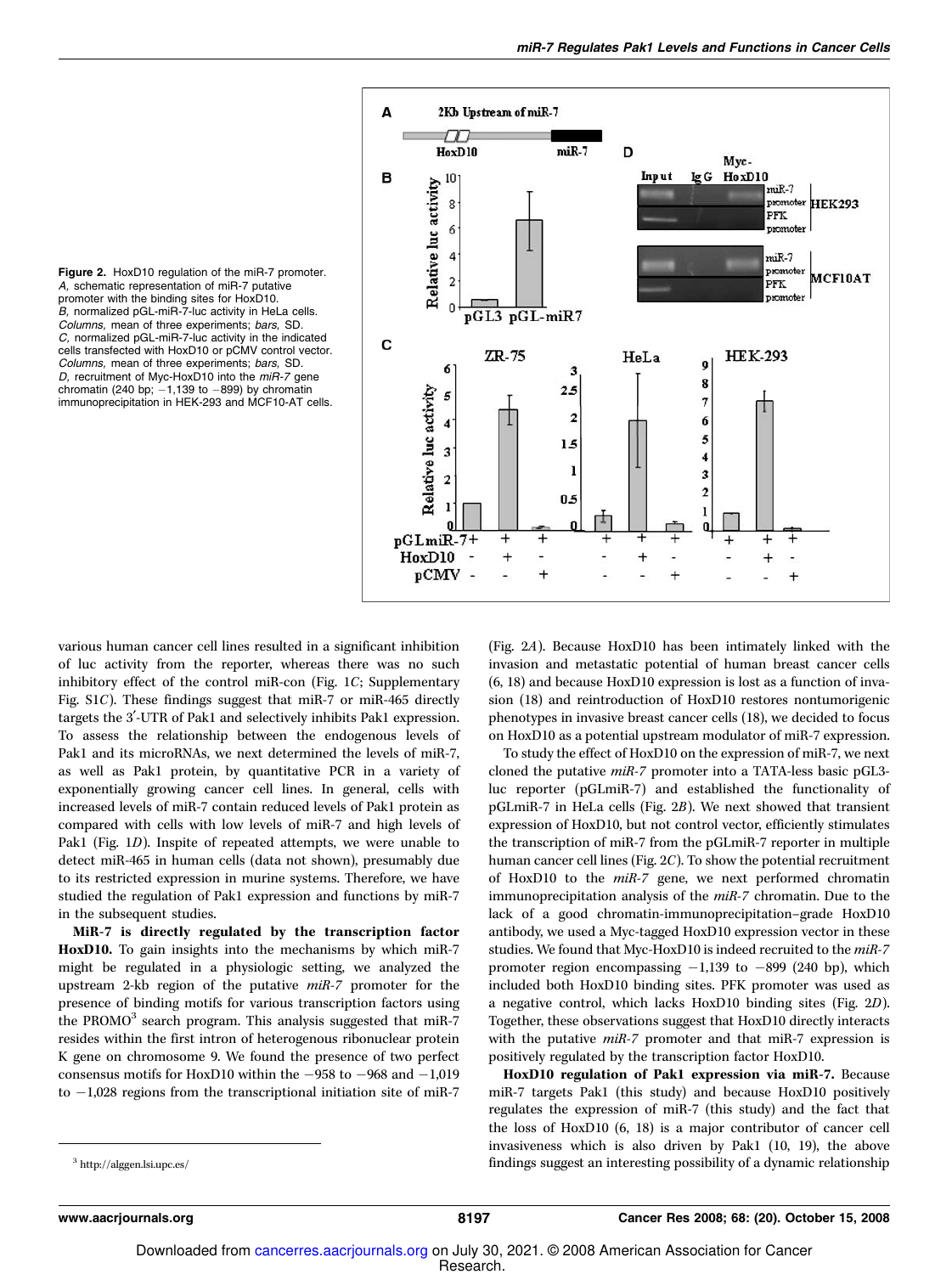between Pak1, miR-7, and HoxD10, and the potential role of HoxD10 in the cellular action of the miR-7-Pak1 axis in cancer cells. To examine these possibilities in the context of breast cancer progression to more aggressive phenotypes, we next analyzed the levels of Pak1, miR-7, and HoxD10 in exponentially growing cell lines derived from the MCF-10A model system (20). This model consists of four isogenic, human breast cancer cell lines with distinct invasive and metastatic potential (19, 20). Interestingly, we found that the level of Pak1 protein is progressively up-regulated whereas that of miR-7 as well as HoxD10 is progressively downregulated from low invasive MCF10A to highly invasive MCF-10DCIS cells (Fig. 3A). To validate these results, we next showed that transient overexpression of HoxD10 leads to up-regulation of miR-7 (Fig.  $3B$ ) and down-regulation of Pak1 3'-UTR-luc activity in the highly invasive MCF-10DCIS cells as well as in HEK-293 cells (Fig. 3C). The noticed regulation of miR-7 and Pak1-UTR activity by HoxD10 was also accompanied by a corresponding down-regulation of Pak1 protein in HEK-293 and MCF10DCIS cells (Fig. 3D). In brief, these results suggested a regulatory role of HoxD10 in modifying the expression of miR-7 and, consequently, the functions of the miR-7-Pak1 pathway in human cancer cells.

MiR-7 suppresses the motility, invasiveness, anchorage independence, and tumorigenesis of breast cancer cells. To further delineate the potential effects of miR-7 down-regulation of Pak1 on the biology of breast cancer cells, we next examined the effects of miR-7 on the biology of MDA-MB231 cells, an established model system for highly invasive and tumorigenic breast cancer cells. We found that miR-7–mediated down-regulation of Pak1 in MDA-MB231 cells was accompanied by a profound inhibition of the cell motility, cell invasiveness, the ability of cells to grow in an anchorage-independent manner, and the tumorigenic potential of cells in nude mice (Fig. 4A–C). These findings raise the possibility that miR-7 could be potentially developed as an agent to inhibit the expression and tumor-promoting functions of Pak1. This is important because Pak1 or its effectors have been shown to be up-regulated in a number of human cancers, including breast cancer and gliomas (10–12). Accordingly, a number of academic groups and pharmaceutics have initiated research programs to target Pak1 kinase activity for cancer therapy (13, 14).

While this study was near its completion, we noticed an interesting report describing the ability of miR-7 to also inhibit EGFR and insulin receptor substrate 1 by directly targeting the 3¶-UTRs of their mRNAs (17). This is understandable but exciting, given the fact that microRNAs are expected to target multiple mRNAs. Furthermore, microRNAs are expected to work as part of a network and could affect the components of the same pathway at multiple levels (7). Because Pak1 signaling also affected EGFR (10) and Akt (a target of IRS1), we next examined the levels of EGFR and IRS-1 proteins in the cell lysates used above in this study. As expected, transfection of miR-7 down-regulates the levels of



Figure 3. Dynamic correlation of Pak1, miR-7, and HoxD10 in the breast cancer progression model. A, Western blot analysis of Pak1 and HoxD10 and quantitative PCR analysis of the endogenous miR-7 and HoxD10 in the MCF10A model system. B, effect of HoxD10 expression on the levels of miR-7 in MCF-10-DCIS and HEK-293 cells. Columns, mean of three experiments; bars, SD. C, normalized Pak1 3'-UTR-luc activity in MCF10DCIS and HEK-293 cells transfected with HoxD10 or control vector. Columns, mean of three experiments; bars, SD. D, Western blot analysis of Pak1 and vinculin in MCF10-DCIS and HEK-293 cells transfected with HoxD10 or control vector.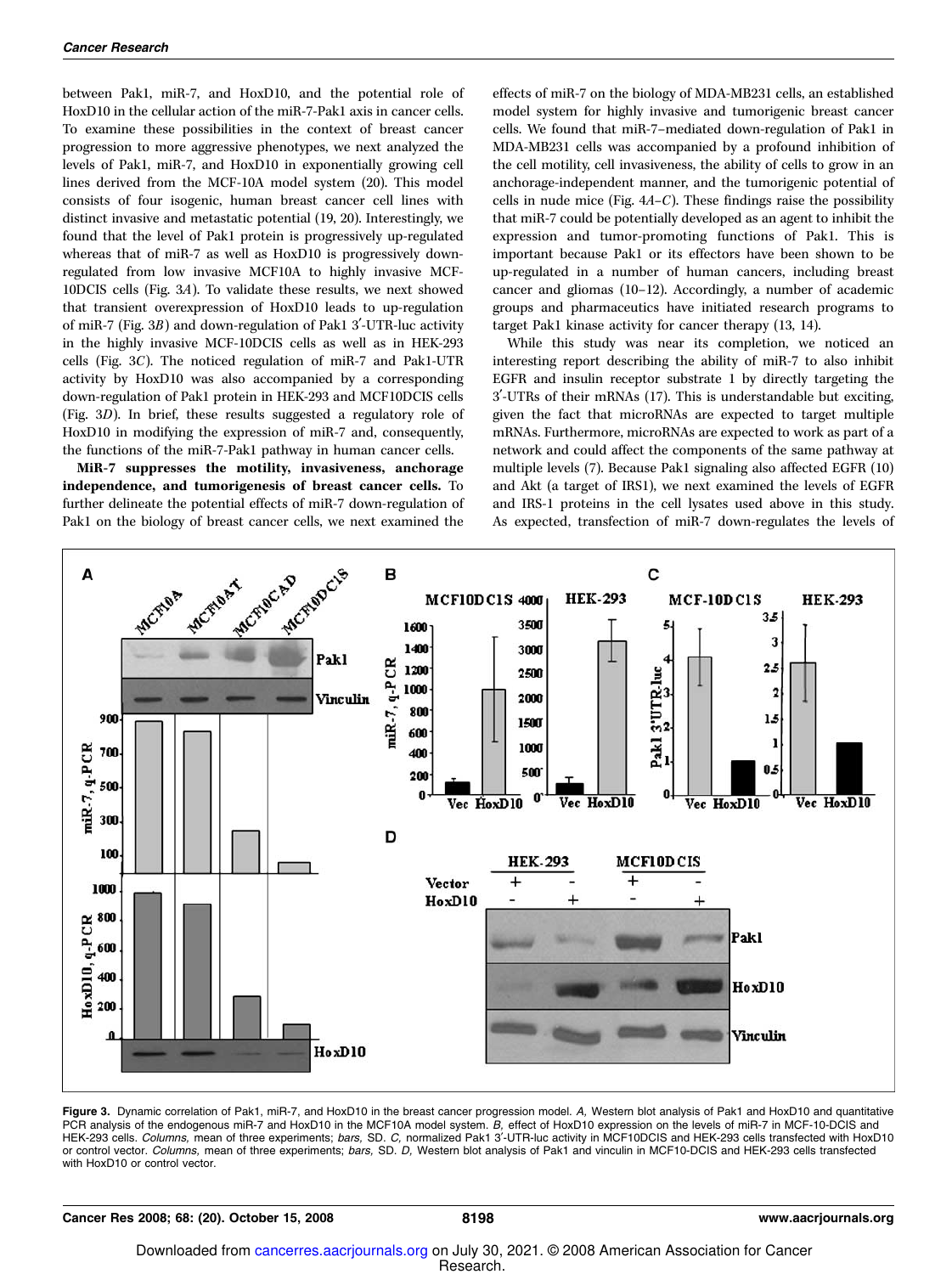

Figure 4. Biological effects of miR-7 in breast cancer cells. A, confocal analysis of Pak1 expression in miR-7-transfected MDA-231 cells. DAPI, 4',6-diamidino-2phenylindole. B, effect of miR-7 or miR-con on the motility, invasiveness, and anchorage independence of MDA-231 cells. C, effect of miR-7 on the tumorigenic potential of MDAMB-231 cells in nude mice. D, an integrated working model of the findings presented here.

EGFR and IRS1 proteins in HeLa, ZR-75, and MDA-231 cells (Supplementary Fig. S2). We further observed that the levels of EGFR and IRS1 correlated well with the levels of Pak1 but were inversely related with the endogenous miR-7 status in human cell lines, with the exception of IRS1, in the MCF-10A model system (Supplementary Fig. S3A and B). Interestingly, we found that HoxD10 overexpression in HEK-293 or MCF-10DCIS cells also leads to a distinct down-regulation of EGFR and IRS-1 (Supplementary Fig. S4), presumably due to increased expression of miR-7 (this study; Fig. 3B).

In summary, the findings presented here in conjunction with recent reports on miR-7 and HoxD10 suggest a model wherein HoxD10, a known regulator of cancer invasiveness, is likely to control the levels of Pak1 protein (and of EGFR and IRS1 and, perhaps, other targets yet to be described) and thus affect the cancerous phenotypes via the miR-7 pathway. Because reintroduction of HoxD10 into MDA-MB231 cells has previously been shown to compromise invasiveness (18), these results now suggest a potential role of the noted reduction in the Pak1 level due to increased expression of miR-7. In addition, our present findings also connect the HoxD10/miR-7/Pak1 pathway with a recently described invasion-promoting role of Twist regulation of miR-10B, which in turn has been shown to inhibit the translation of HoxD10 (6). In light of the observations presented here, it is possible that inhibition of HoxD10 will lead to repression of miR-7 level and up-regulation of Pak1 expression and its functions (Fig. 4D). To have a comprehensive understanding of the emerging significance of microRNA network and the engagement of multiple targets in shaping the behavior of the cancer cells, it will be important to keep investigating the above hypotheses and test the lead microRNA in more complex model systems in due course.

#### Disclosure of Potential Conflicts of Interest

No potential conflicts of interest were disclosed.

#### Acknowledgments

Received 6/3/2008; revised 8/13/2008; accepted 8/22/2008.

Grant suppport: NIH grant CA90970 (R. Kumar).

The costs of publication of this article were defrayed in part by the payment of page charges. This article must therefore be hereby marked advertisement in accordance with 18 U.S.C. Section 1734 solely to indicate this fact.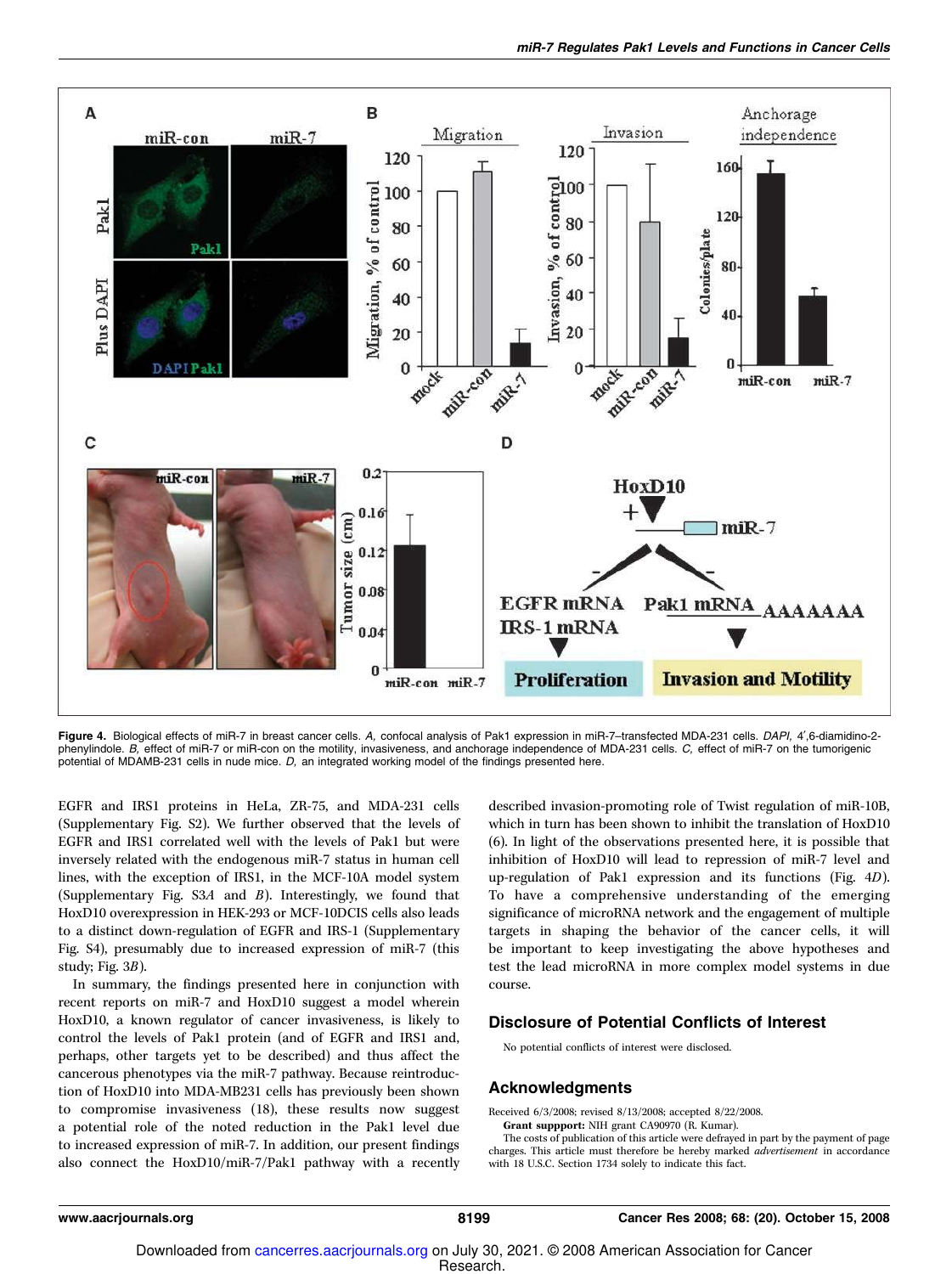#### **References**

1. Tomari Y, Zamore PD. Perspective: machines for RNAi. Genes Dev 2005;19:517–29.

- 2. Lai EC. Micro RNAs are complementary to 3' UTR sequence motifs that mediate negative post-transcriptional regulation. Nat Genet 2002;30:363–4.
- 3. Calin GA, Sevignani C, Dumitru CD, et al. Human microRNA genes are frequently located at fragile sites and genomic regions involved in cancers. Proc Natl Acad Sci U S A 2004;101:2999–3004.
- 4. He L, Thomson JM, Hemann MT, et al. A microRNA polycistron as a potential human oncogene. Nature 2005;435:828–33.
- 5. Iorio MV, Ferracin M, Liu CG, et al. MicroRNA gene expression deregulation in human breast cancer. Cancer Res 2005;65:7065–70.
- 6. Ma L, Teruya-Feldstein J, Weinberg RA. Tumour invasion and metastasis initiated by microRNA-10b in breast cancer. Nature 2007;449:682–8.
- 7. Makeyev EV, Maniatis T. Multilevel regulation of gene expression by microRNAs. Science 2008;319: 1789–90.

8. Czech MP. MicroRNAs as therapeutic targets. N Engl J Med 2006;354:1194–5.

- 9. Bokoch GM. Biology of the p21-activated kinases. Annu Rev Biochem 2003;72:743–81.
- 10. Kumar R, Gururaj AE, Barnes CJ. p21-activated kinases in cancer. Nat Rev Cancer 2006;6:459–71.
- 11. Holm C, Rayala S, Jirstrom K, Stal O, Kumar R, Landberg G. Association between Pak1 expression and subcellular localization and tamoxifen resistance in breast cancer patients. J Natl Cancer Inst 2006;98:671–80. 12. Aoki H, Yokoyama T, Fujiwara K, et al. Phosphorylated Pak1 level in the cytoplasm correlates with shorter
- survival time in patients with glioblastoma. Clin Cancer Res 2007;13:6603–9. 13. Deacon SW, Beeser A, Fukui JA, et al. An isoform-
- selective, small-molecule inhibitor targets the autoregulatory mechanism of p21-activated kinase. Chem Biol 2008;15:322–31.
- 14. Porchia LM, Guerra M, Wang YC, et al. 2-Amino-N- {4-[5-(2-phenanthrenyl)-3-(trifluoromethyl)-1H-pyrazol-1-yl]-phe nyl} acetamide (OSU-03012), a celecoxib derivative, directly targets p21-activated kinase. Mol Pharmacol 2007;72:1124–31.
- 15. Griffiths-Jones S, Grocock RJ, van Dongen S, Bateman A, Enright AJ. miRBase: microRNA sequences, targets and gene nomenclature. Nucleic Acids Res 2006;34: D140–4.
- 16. Li X, Carthew RW. A microRNA mediates EGF receptor signaling and promotes photoreceptor differentiation in the Drosophila eye. Cell 2005;123:1267-77.
- 17. Kefas B, Godlewski J, Comeau L, et al. microRNA-7 inhibits the epidermal growth factor receptor and the Akt pathway and is down-regulated in glioblastoma. Cancer Res 2008;68:3566–72.
- 18. Carrio M, Arderiu G, Myers C, Boudreau NJ. Homeobox D10 induces phenotypic reversion of breast tumor cells in a three-dimensional culture model. Cancer Res 2005;65:7177–85.
- 19. Vadlamudi RK, Bagheri-Yarmand R, Yang Z, et al. Dynein light chain 1, a p21-activated kinase 1-interacting substrate, promotes cancerous phenotypes. Cancer Cell 2004;5:575–85.
- 20. Heppner GH, Miller FR, Shekhar PM. Nontransgenic models of breast cancer. Breast Cancer Res 2000;2:331–4.